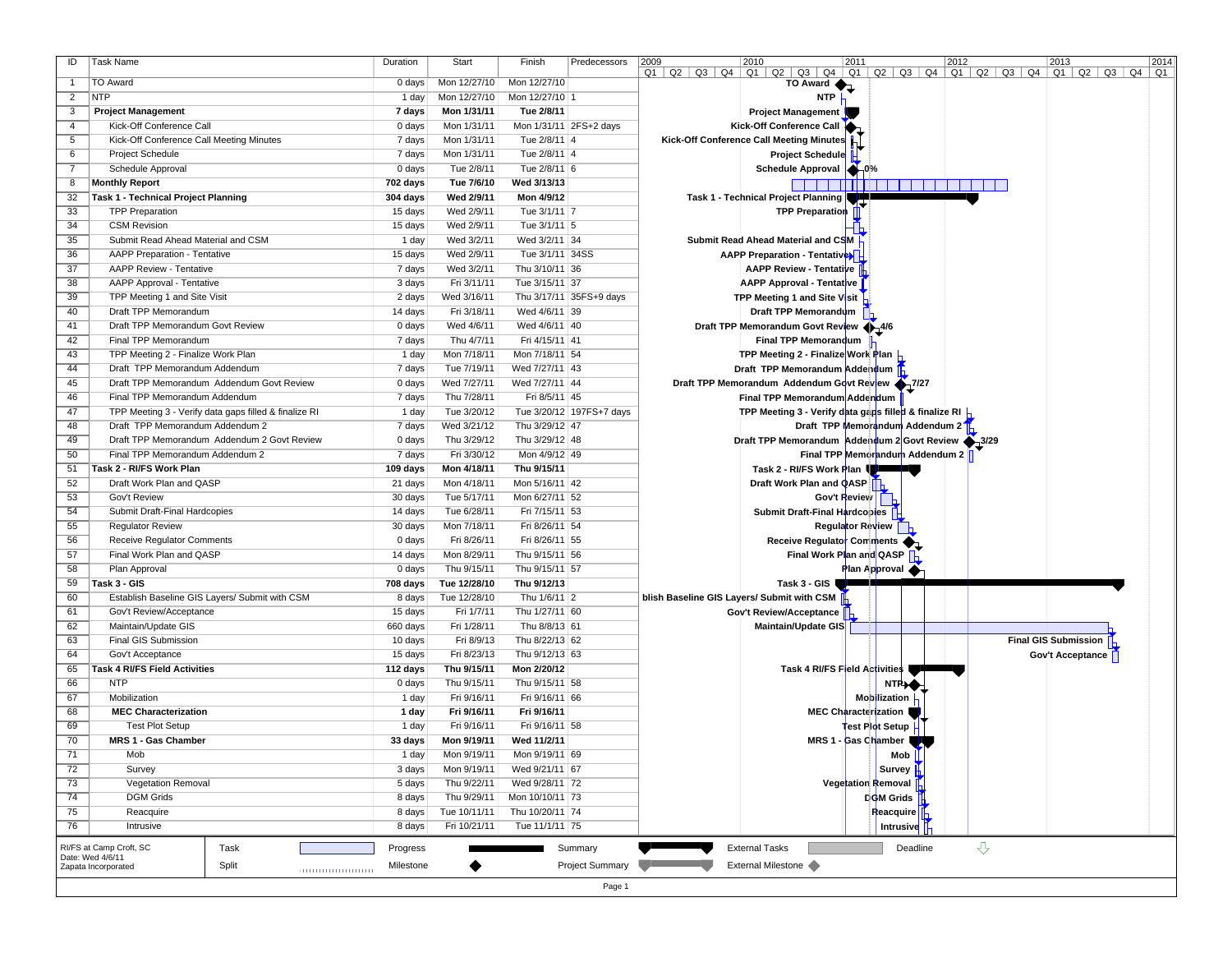| $Q1$   $Q2$   $Q3$   $Q4$   $Q1$   $Q2$   $Q3$   $Q4$   $Q1$   $Q2$   $Q3$   $Q4$   $Q1$   $Q2$   $Q3$   $Q4$   $Q1$   $Q2$   $Q3$   $Q4$   $Q1$<br>77<br>Wed 11/2/11<br>Wed 11/2/11 76<br>Demob<br>Demob<br>1 day<br>78<br><b>MRS 2 - Grenade Court</b><br>Mon 9/19/11<br>Fri 9/30/11<br>10 days<br>MRS 2 - Grenade Court<br>Mob $\overline{h}$<br>79<br>Mob<br>1 day<br>Mon 9/19/11<br>Mon 9/19/11 69<br>80<br>Mag & dig<br>3 days<br>Tue 9/20/11<br>Thu 9/22/11 79<br>$\blacksquare$ ag & dig $\blacksquare$<br>Fri 9/23/11<br>Survey $\parallel$<br>81<br>Survey<br>1 day<br>Fri 9/23/11 80<br>82<br>Mon 9/26/11<br>Vegetatior Removal<br><b>Vegetation Removal</b><br>1 day<br>Mon 9/26/11 81<br><b>DGM</b> Grids<br>83<br><b>DGM Grids</b><br>1 day<br>Tue 9/27/11<br>Tue 9/27/11 82<br>84<br>Reacquire<br>Wed 9/28/11<br>1 day<br>Wed 9/28/11 83<br>Reacquire H<br>Intrusive<br>85<br>Intrusive<br>Thu 9/29/11<br>Thu 9/29/11 84<br>1 day<br>86<br>Demob<br>Fri 9/30/11<br>Fri 9/30/11 85<br>1 day<br>Demob<br>87<br>Fri 9/16/11<br>Mon 2/20/12<br>MRS 3 - Range Comples (Land)<br>MRS 3 - Range Complex (Land)<br>112 days<br>88<br>Mob<br>1 day<br>Fri 9/16/11<br>Fri 9/16/11 66<br>Mob<br>89<br>Mag & dig<br>Mon 9/19/11<br>40 days<br>Fri 11/11/11 88<br>Ma¦g&dig <mark>∣</mark><br>90<br><b>MEC Recon</b><br>MEC Recon<br>15 days<br>Mon 9/19/11<br>Fri 10/7/11 88<br>91<br>Survey<br>Survey<br>5 days<br>Mon 11/14/11<br>Fri 11/18/11 89<br>92<br><b>Vegetation Removal</b><br>20 days<br>Mon 11/21/11<br>Fri 12/16/11 91<br><b>Vegetation Removal</b><br><b>DGM Grids</b><br>93<br><b>DGM Grids</b><br>15 days<br>Mon 12/19/11<br>Fri 1/6/12 92<br>94<br>Reacquire<br>15 days<br>Mon 1/9/12<br>Fri 1/27/12 93<br>Reac <mark>q</mark> uire<br>95<br>Int <mark>r</mark> usive<br>Intrusive<br>15 days<br>Mon 1/30/12<br>Fri 2/17/12 94<br>96<br>Demob<br>1 day<br>Mon 2/20/12<br>Mon 2/20/12 95<br>$\mathbf{p}_{\mathbf{e}}$ mob<br>97<br>Wed 9/28/11<br>MRS 3 - Range Complex (Lake Johnson & Lake Craig)<br>MRS 3 - Range Complex (Lake Johnson & Lake Craig)<br>3 days<br>Fri 9/30/11<br>98<br>Mob<br>Mob<br>1 day<br>Wed 9/28/11<br>Wed 9/28/11 83<br>DGM Transects H<br>99<br><b>DGM Transects</b><br>Thu 9/29/11<br>1 day<br>Thu 9/29/11 98<br>100<br>Demob<br>Fri 9/30/11<br>Demob<br>1 day<br>Fri 9/30/11 99<br>AoPI -3<br>101<br>AoPI-3<br>Fri 9/23/11<br>Thu 10/6/11<br>10 days<br>102<br>Mob<br>1 day<br>Fri 9/23/11<br>Fri 9/23/11 80<br>Mob $\vdash$<br>103<br>Mon 9/26/11<br>M <mark>ag &amp; dig  </mark><br>Mag & dig<br>3 days<br>Wed 9/28/11   102<br>104<br>Survey<br>Thu 9/29/11<br>Survey H<br>1 day<br>Thu 9/29/11   103<br>Vegetation Removal<br>105<br>Vegetation Removal<br>Fri 9/30/11<br>1 day<br>Fri 9/30/11 104<br>106<br><b>DGM Grids</b><br><b>DCM Grids</b><br>1 day<br>Mon 10/3/11<br>Mon 10/3/11 105<br>107<br>Reacquire<br>Reacquire<br>1 day<br>Tue 10/4/11<br>Tue 10/4/11   106<br>108<br>Intrusive<br>1 day<br>Wed 10/5/11<br>Wed 10/5/11   107<br>Intrusive $\mathbf \mu$<br>109<br>Demob<br>Demob<br>1 day<br>Thu 10/6/11<br>Thu 10/6/11   108<br>110<br>AoPI-5<br>10 days<br>Thu 9/29/11<br>Wed 10/12/11<br>AoPI-5<br>Mob<br>111<br>Mob<br>1 day<br>Thu 9/29/11<br>Thu 9/29/11   103<br>112<br>Fri 9/30/11<br>Mag & dig<br>3 days<br>Tue 10/4/11   111<br>Mag & dig<br>Survey H<br>113<br>Survey<br>1 day<br>Wed 10/5/11<br>Wed 10/5/11   112<br>114<br>Vegetation Removal<br><b>Vegetation Removal</b><br>1 day<br>Thu 10/6/11<br>Thu 10/6/11   113<br><b>DGM Grids</b><br>115<br><b>DGM Grids</b><br>Fri 10/7/11<br>Fri 10/7/11 114<br>1 day<br>116<br>Reacquire<br>Mon 10/10/11<br>Reacquire<br>1 day<br>Mon 10/10/11 115<br>117<br>Intrusive<br>Tue 10/11/11<br>Intrusive  <br>1 day<br>Tue 10/11/11   116<br>118<br>Demob<br>Wed 10/12/11<br>1 day<br>Wed 10/12/11   117<br>Demob<br>119<br>AoPI-8<br>AoPI-8<br>10 days<br>Wed 10/5/11<br>Tue 10/18/11<br>120<br>Mob<br>1 day<br>Wed 10/5/11<br>Wed 10/5/11   112<br>Mob $\mathsf{H}$<br>121<br>Mag & dig<br>Mag & dig<br>3 days<br>Thu 10/6/11<br>Mon 10/10/11 120<br>122<br>Survey<br>1 day<br>Tue 10/11/11<br>Tue 10/11/11   121<br>Survey<br>123<br>Vegetation Removal<br>Wed 10/12/11 Wed 10/12/11 122<br>Vegetation Removal I<br>$1$ day<br>124<br><b>DGM Grids</b><br>1 day<br>Thu 10/13/11<br>Thu 10/13/11   123<br>DGM Grids <u>∭</u><br>Reacquire $\parallel$<br>125<br>Fri 10/14/11<br>Reacquire<br>1 day<br>Fri 10/14/11 124<br>126<br>Mon 10/17/11 125<br>Intrusive $\mathbb F$<br>Intrusive<br>1 day<br>Mon 10/17/11<br>127<br>Demob<br>1 day<br>Tue 10/18/11<br>Tue 10/18/11   126<br>Demob<br>128<br>AoPI-9E<br>10 days<br>Tue 10/11/11<br>Mon 10/24/11<br>AoPI-9E<br>Mob<br>129<br>Mob<br>1 day<br>Tue 10/11/11<br>Tue 10/11/11   121<br>$\overline{v}$<br>Summary<br><b>External Tasks</b><br>RI/FS at Camp Croft, SC<br>Task<br>Progress<br>Deadline<br>Date: Wed 4/6/11<br>Project Summary<br>External Milestone<br>Split<br>Zapata Incorporated<br>Milestone | ID | Task Name | Duration | Start | Finish | Predecessors | 2009<br>2010<br>2011<br>2012<br>2013<br>2014 |
|---------------------------------------------------------------------------------------------------------------------------------------------------------------------------------------------------------------------------------------------------------------------------------------------------------------------------------------------------------------------------------------------------------------------------------------------------------------------------------------------------------------------------------------------------------------------------------------------------------------------------------------------------------------------------------------------------------------------------------------------------------------------------------------------------------------------------------------------------------------------------------------------------------------------------------------------------------------------------------------------------------------------------------------------------------------------------------------------------------------------------------------------------------------------------------------------------------------------------------------------------------------------------------------------------------------------------------------------------------------------------------------------------------------------------------------------------------------------------------------------------------------------------------------------------------------------------------------------------------------------------------------------------------------------------------------------------------------------------------------------------------------------------------------------------------------------------------------------------------------------------------------------------------------------------------------------------------------------------------------------------------------------------------------------------------------------------------------------------------------------------------------------------------------------------------------------------------------------------------------------------------------------------------------------------------------------------------------------------------------------------------------------------------------------------------------------------------------------------------------------------------------------------------------------------------------------------------------------------------------------------------------------------------------------------------------------------------------------------------------------------------------------------------------------------------------------------------------------------------------------------------------------------------------------------------------------------------------------------------------------------------------------------------------------------------------------------------------------------------------------------------------------------------------------------------------------------------------------------------------------------------------------------------------------------------------------------------------------------------------------------------------------------------------------------------------------------------------------------------------------------------------------------------------------------------------------------------------------------------------------------------------------------------------------------------------------------------------------------------------------------------------------------------------------------------------------------------------------------------------------------------------------------------------------------------------------------------------------------------------------------------------------------------------------------------------------------------------------------------------------------------------------------------------------------------------------------------------------------------------------------------------------------------------------------------------------------------------------------------------------------------------------------------------------------------------------------------------------------------------------------------------------------------------------------------------------------------------------------------------------------------------------------------------------------------------------------------------------------------------------------------------------------------------------------------------------------------------------------------------------------------------------------------------------------------------------------------------------------------------------|----|-----------|----------|-------|--------|--------------|----------------------------------------------|
|                                                                                                                                                                                                                                                                                                                                                                                                                                                                                                                                                                                                                                                                                                                                                                                                                                                                                                                                                                                                                                                                                                                                                                                                                                                                                                                                                                                                                                                                                                                                                                                                                                                                                                                                                                                                                                                                                                                                                                                                                                                                                                                                                                                                                                                                                                                                                                                                                                                                                                                                                                                                                                                                                                                                                                                                                                                                                                                                                                                                                                                                                                                                                                                                                                                                                                                                                                                                                                                                                                                                                                                                                                                                                                                                                                                                                                                                                                                                                                                                                                                                                                                                                                                                                                                                                                                                                                                                                                                                                                                                                                                                                                                                                                                                                                                                                                                                                                                                                                                             |    |           |          |       |        |              |                                              |
|                                                                                                                                                                                                                                                                                                                                                                                                                                                                                                                                                                                                                                                                                                                                                                                                                                                                                                                                                                                                                                                                                                                                                                                                                                                                                                                                                                                                                                                                                                                                                                                                                                                                                                                                                                                                                                                                                                                                                                                                                                                                                                                                                                                                                                                                                                                                                                                                                                                                                                                                                                                                                                                                                                                                                                                                                                                                                                                                                                                                                                                                                                                                                                                                                                                                                                                                                                                                                                                                                                                                                                                                                                                                                                                                                                                                                                                                                                                                                                                                                                                                                                                                                                                                                                                                                                                                                                                                                                                                                                                                                                                                                                                                                                                                                                                                                                                                                                                                                                                             |    |           |          |       |        |              |                                              |
|                                                                                                                                                                                                                                                                                                                                                                                                                                                                                                                                                                                                                                                                                                                                                                                                                                                                                                                                                                                                                                                                                                                                                                                                                                                                                                                                                                                                                                                                                                                                                                                                                                                                                                                                                                                                                                                                                                                                                                                                                                                                                                                                                                                                                                                                                                                                                                                                                                                                                                                                                                                                                                                                                                                                                                                                                                                                                                                                                                                                                                                                                                                                                                                                                                                                                                                                                                                                                                                                                                                                                                                                                                                                                                                                                                                                                                                                                                                                                                                                                                                                                                                                                                                                                                                                                                                                                                                                                                                                                                                                                                                                                                                                                                                                                                                                                                                                                                                                                                                             |    |           |          |       |        |              |                                              |
|                                                                                                                                                                                                                                                                                                                                                                                                                                                                                                                                                                                                                                                                                                                                                                                                                                                                                                                                                                                                                                                                                                                                                                                                                                                                                                                                                                                                                                                                                                                                                                                                                                                                                                                                                                                                                                                                                                                                                                                                                                                                                                                                                                                                                                                                                                                                                                                                                                                                                                                                                                                                                                                                                                                                                                                                                                                                                                                                                                                                                                                                                                                                                                                                                                                                                                                                                                                                                                                                                                                                                                                                                                                                                                                                                                                                                                                                                                                                                                                                                                                                                                                                                                                                                                                                                                                                                                                                                                                                                                                                                                                                                                                                                                                                                                                                                                                                                                                                                                                             |    |           |          |       |        |              |                                              |
|                                                                                                                                                                                                                                                                                                                                                                                                                                                                                                                                                                                                                                                                                                                                                                                                                                                                                                                                                                                                                                                                                                                                                                                                                                                                                                                                                                                                                                                                                                                                                                                                                                                                                                                                                                                                                                                                                                                                                                                                                                                                                                                                                                                                                                                                                                                                                                                                                                                                                                                                                                                                                                                                                                                                                                                                                                                                                                                                                                                                                                                                                                                                                                                                                                                                                                                                                                                                                                                                                                                                                                                                                                                                                                                                                                                                                                                                                                                                                                                                                                                                                                                                                                                                                                                                                                                                                                                                                                                                                                                                                                                                                                                                                                                                                                                                                                                                                                                                                                                             |    |           |          |       |        |              |                                              |
|                                                                                                                                                                                                                                                                                                                                                                                                                                                                                                                                                                                                                                                                                                                                                                                                                                                                                                                                                                                                                                                                                                                                                                                                                                                                                                                                                                                                                                                                                                                                                                                                                                                                                                                                                                                                                                                                                                                                                                                                                                                                                                                                                                                                                                                                                                                                                                                                                                                                                                                                                                                                                                                                                                                                                                                                                                                                                                                                                                                                                                                                                                                                                                                                                                                                                                                                                                                                                                                                                                                                                                                                                                                                                                                                                                                                                                                                                                                                                                                                                                                                                                                                                                                                                                                                                                                                                                                                                                                                                                                                                                                                                                                                                                                                                                                                                                                                                                                                                                                             |    |           |          |       |        |              |                                              |
|                                                                                                                                                                                                                                                                                                                                                                                                                                                                                                                                                                                                                                                                                                                                                                                                                                                                                                                                                                                                                                                                                                                                                                                                                                                                                                                                                                                                                                                                                                                                                                                                                                                                                                                                                                                                                                                                                                                                                                                                                                                                                                                                                                                                                                                                                                                                                                                                                                                                                                                                                                                                                                                                                                                                                                                                                                                                                                                                                                                                                                                                                                                                                                                                                                                                                                                                                                                                                                                                                                                                                                                                                                                                                                                                                                                                                                                                                                                                                                                                                                                                                                                                                                                                                                                                                                                                                                                                                                                                                                                                                                                                                                                                                                                                                                                                                                                                                                                                                                                             |    |           |          |       |        |              |                                              |
|                                                                                                                                                                                                                                                                                                                                                                                                                                                                                                                                                                                                                                                                                                                                                                                                                                                                                                                                                                                                                                                                                                                                                                                                                                                                                                                                                                                                                                                                                                                                                                                                                                                                                                                                                                                                                                                                                                                                                                                                                                                                                                                                                                                                                                                                                                                                                                                                                                                                                                                                                                                                                                                                                                                                                                                                                                                                                                                                                                                                                                                                                                                                                                                                                                                                                                                                                                                                                                                                                                                                                                                                                                                                                                                                                                                                                                                                                                                                                                                                                                                                                                                                                                                                                                                                                                                                                                                                                                                                                                                                                                                                                                                                                                                                                                                                                                                                                                                                                                                             |    |           |          |       |        |              |                                              |
|                                                                                                                                                                                                                                                                                                                                                                                                                                                                                                                                                                                                                                                                                                                                                                                                                                                                                                                                                                                                                                                                                                                                                                                                                                                                                                                                                                                                                                                                                                                                                                                                                                                                                                                                                                                                                                                                                                                                                                                                                                                                                                                                                                                                                                                                                                                                                                                                                                                                                                                                                                                                                                                                                                                                                                                                                                                                                                                                                                                                                                                                                                                                                                                                                                                                                                                                                                                                                                                                                                                                                                                                                                                                                                                                                                                                                                                                                                                                                                                                                                                                                                                                                                                                                                                                                                                                                                                                                                                                                                                                                                                                                                                                                                                                                                                                                                                                                                                                                                                             |    |           |          |       |        |              |                                              |
|                                                                                                                                                                                                                                                                                                                                                                                                                                                                                                                                                                                                                                                                                                                                                                                                                                                                                                                                                                                                                                                                                                                                                                                                                                                                                                                                                                                                                                                                                                                                                                                                                                                                                                                                                                                                                                                                                                                                                                                                                                                                                                                                                                                                                                                                                                                                                                                                                                                                                                                                                                                                                                                                                                                                                                                                                                                                                                                                                                                                                                                                                                                                                                                                                                                                                                                                                                                                                                                                                                                                                                                                                                                                                                                                                                                                                                                                                                                                                                                                                                                                                                                                                                                                                                                                                                                                                                                                                                                                                                                                                                                                                                                                                                                                                                                                                                                                                                                                                                                             |    |           |          |       |        |              |                                              |
|                                                                                                                                                                                                                                                                                                                                                                                                                                                                                                                                                                                                                                                                                                                                                                                                                                                                                                                                                                                                                                                                                                                                                                                                                                                                                                                                                                                                                                                                                                                                                                                                                                                                                                                                                                                                                                                                                                                                                                                                                                                                                                                                                                                                                                                                                                                                                                                                                                                                                                                                                                                                                                                                                                                                                                                                                                                                                                                                                                                                                                                                                                                                                                                                                                                                                                                                                                                                                                                                                                                                                                                                                                                                                                                                                                                                                                                                                                                                                                                                                                                                                                                                                                                                                                                                                                                                                                                                                                                                                                                                                                                                                                                                                                                                                                                                                                                                                                                                                                                             |    |           |          |       |        |              |                                              |
|                                                                                                                                                                                                                                                                                                                                                                                                                                                                                                                                                                                                                                                                                                                                                                                                                                                                                                                                                                                                                                                                                                                                                                                                                                                                                                                                                                                                                                                                                                                                                                                                                                                                                                                                                                                                                                                                                                                                                                                                                                                                                                                                                                                                                                                                                                                                                                                                                                                                                                                                                                                                                                                                                                                                                                                                                                                                                                                                                                                                                                                                                                                                                                                                                                                                                                                                                                                                                                                                                                                                                                                                                                                                                                                                                                                                                                                                                                                                                                                                                                                                                                                                                                                                                                                                                                                                                                                                                                                                                                                                                                                                                                                                                                                                                                                                                                                                                                                                                                                             |    |           |          |       |        |              |                                              |
|                                                                                                                                                                                                                                                                                                                                                                                                                                                                                                                                                                                                                                                                                                                                                                                                                                                                                                                                                                                                                                                                                                                                                                                                                                                                                                                                                                                                                                                                                                                                                                                                                                                                                                                                                                                                                                                                                                                                                                                                                                                                                                                                                                                                                                                                                                                                                                                                                                                                                                                                                                                                                                                                                                                                                                                                                                                                                                                                                                                                                                                                                                                                                                                                                                                                                                                                                                                                                                                                                                                                                                                                                                                                                                                                                                                                                                                                                                                                                                                                                                                                                                                                                                                                                                                                                                                                                                                                                                                                                                                                                                                                                                                                                                                                                                                                                                                                                                                                                                                             |    |           |          |       |        |              |                                              |
|                                                                                                                                                                                                                                                                                                                                                                                                                                                                                                                                                                                                                                                                                                                                                                                                                                                                                                                                                                                                                                                                                                                                                                                                                                                                                                                                                                                                                                                                                                                                                                                                                                                                                                                                                                                                                                                                                                                                                                                                                                                                                                                                                                                                                                                                                                                                                                                                                                                                                                                                                                                                                                                                                                                                                                                                                                                                                                                                                                                                                                                                                                                                                                                                                                                                                                                                                                                                                                                                                                                                                                                                                                                                                                                                                                                                                                                                                                                                                                                                                                                                                                                                                                                                                                                                                                                                                                                                                                                                                                                                                                                                                                                                                                                                                                                                                                                                                                                                                                                             |    |           |          |       |        |              |                                              |
|                                                                                                                                                                                                                                                                                                                                                                                                                                                                                                                                                                                                                                                                                                                                                                                                                                                                                                                                                                                                                                                                                                                                                                                                                                                                                                                                                                                                                                                                                                                                                                                                                                                                                                                                                                                                                                                                                                                                                                                                                                                                                                                                                                                                                                                                                                                                                                                                                                                                                                                                                                                                                                                                                                                                                                                                                                                                                                                                                                                                                                                                                                                                                                                                                                                                                                                                                                                                                                                                                                                                                                                                                                                                                                                                                                                                                                                                                                                                                                                                                                                                                                                                                                                                                                                                                                                                                                                                                                                                                                                                                                                                                                                                                                                                                                                                                                                                                                                                                                                             |    |           |          |       |        |              |                                              |
|                                                                                                                                                                                                                                                                                                                                                                                                                                                                                                                                                                                                                                                                                                                                                                                                                                                                                                                                                                                                                                                                                                                                                                                                                                                                                                                                                                                                                                                                                                                                                                                                                                                                                                                                                                                                                                                                                                                                                                                                                                                                                                                                                                                                                                                                                                                                                                                                                                                                                                                                                                                                                                                                                                                                                                                                                                                                                                                                                                                                                                                                                                                                                                                                                                                                                                                                                                                                                                                                                                                                                                                                                                                                                                                                                                                                                                                                                                                                                                                                                                                                                                                                                                                                                                                                                                                                                                                                                                                                                                                                                                                                                                                                                                                                                                                                                                                                                                                                                                                             |    |           |          |       |        |              |                                              |
|                                                                                                                                                                                                                                                                                                                                                                                                                                                                                                                                                                                                                                                                                                                                                                                                                                                                                                                                                                                                                                                                                                                                                                                                                                                                                                                                                                                                                                                                                                                                                                                                                                                                                                                                                                                                                                                                                                                                                                                                                                                                                                                                                                                                                                                                                                                                                                                                                                                                                                                                                                                                                                                                                                                                                                                                                                                                                                                                                                                                                                                                                                                                                                                                                                                                                                                                                                                                                                                                                                                                                                                                                                                                                                                                                                                                                                                                                                                                                                                                                                                                                                                                                                                                                                                                                                                                                                                                                                                                                                                                                                                                                                                                                                                                                                                                                                                                                                                                                                                             |    |           |          |       |        |              |                                              |
|                                                                                                                                                                                                                                                                                                                                                                                                                                                                                                                                                                                                                                                                                                                                                                                                                                                                                                                                                                                                                                                                                                                                                                                                                                                                                                                                                                                                                                                                                                                                                                                                                                                                                                                                                                                                                                                                                                                                                                                                                                                                                                                                                                                                                                                                                                                                                                                                                                                                                                                                                                                                                                                                                                                                                                                                                                                                                                                                                                                                                                                                                                                                                                                                                                                                                                                                                                                                                                                                                                                                                                                                                                                                                                                                                                                                                                                                                                                                                                                                                                                                                                                                                                                                                                                                                                                                                                                                                                                                                                                                                                                                                                                                                                                                                                                                                                                                                                                                                                                             |    |           |          |       |        |              |                                              |
|                                                                                                                                                                                                                                                                                                                                                                                                                                                                                                                                                                                                                                                                                                                                                                                                                                                                                                                                                                                                                                                                                                                                                                                                                                                                                                                                                                                                                                                                                                                                                                                                                                                                                                                                                                                                                                                                                                                                                                                                                                                                                                                                                                                                                                                                                                                                                                                                                                                                                                                                                                                                                                                                                                                                                                                                                                                                                                                                                                                                                                                                                                                                                                                                                                                                                                                                                                                                                                                                                                                                                                                                                                                                                                                                                                                                                                                                                                                                                                                                                                                                                                                                                                                                                                                                                                                                                                                                                                                                                                                                                                                                                                                                                                                                                                                                                                                                                                                                                                                             |    |           |          |       |        |              |                                              |
|                                                                                                                                                                                                                                                                                                                                                                                                                                                                                                                                                                                                                                                                                                                                                                                                                                                                                                                                                                                                                                                                                                                                                                                                                                                                                                                                                                                                                                                                                                                                                                                                                                                                                                                                                                                                                                                                                                                                                                                                                                                                                                                                                                                                                                                                                                                                                                                                                                                                                                                                                                                                                                                                                                                                                                                                                                                                                                                                                                                                                                                                                                                                                                                                                                                                                                                                                                                                                                                                                                                                                                                                                                                                                                                                                                                                                                                                                                                                                                                                                                                                                                                                                                                                                                                                                                                                                                                                                                                                                                                                                                                                                                                                                                                                                                                                                                                                                                                                                                                             |    |           |          |       |        |              |                                              |
|                                                                                                                                                                                                                                                                                                                                                                                                                                                                                                                                                                                                                                                                                                                                                                                                                                                                                                                                                                                                                                                                                                                                                                                                                                                                                                                                                                                                                                                                                                                                                                                                                                                                                                                                                                                                                                                                                                                                                                                                                                                                                                                                                                                                                                                                                                                                                                                                                                                                                                                                                                                                                                                                                                                                                                                                                                                                                                                                                                                                                                                                                                                                                                                                                                                                                                                                                                                                                                                                                                                                                                                                                                                                                                                                                                                                                                                                                                                                                                                                                                                                                                                                                                                                                                                                                                                                                                                                                                                                                                                                                                                                                                                                                                                                                                                                                                                                                                                                                                                             |    |           |          |       |        |              |                                              |
|                                                                                                                                                                                                                                                                                                                                                                                                                                                                                                                                                                                                                                                                                                                                                                                                                                                                                                                                                                                                                                                                                                                                                                                                                                                                                                                                                                                                                                                                                                                                                                                                                                                                                                                                                                                                                                                                                                                                                                                                                                                                                                                                                                                                                                                                                                                                                                                                                                                                                                                                                                                                                                                                                                                                                                                                                                                                                                                                                                                                                                                                                                                                                                                                                                                                                                                                                                                                                                                                                                                                                                                                                                                                                                                                                                                                                                                                                                                                                                                                                                                                                                                                                                                                                                                                                                                                                                                                                                                                                                                                                                                                                                                                                                                                                                                                                                                                                                                                                                                             |    |           |          |       |        |              |                                              |
|                                                                                                                                                                                                                                                                                                                                                                                                                                                                                                                                                                                                                                                                                                                                                                                                                                                                                                                                                                                                                                                                                                                                                                                                                                                                                                                                                                                                                                                                                                                                                                                                                                                                                                                                                                                                                                                                                                                                                                                                                                                                                                                                                                                                                                                                                                                                                                                                                                                                                                                                                                                                                                                                                                                                                                                                                                                                                                                                                                                                                                                                                                                                                                                                                                                                                                                                                                                                                                                                                                                                                                                                                                                                                                                                                                                                                                                                                                                                                                                                                                                                                                                                                                                                                                                                                                                                                                                                                                                                                                                                                                                                                                                                                                                                                                                                                                                                                                                                                                                             |    |           |          |       |        |              |                                              |
|                                                                                                                                                                                                                                                                                                                                                                                                                                                                                                                                                                                                                                                                                                                                                                                                                                                                                                                                                                                                                                                                                                                                                                                                                                                                                                                                                                                                                                                                                                                                                                                                                                                                                                                                                                                                                                                                                                                                                                                                                                                                                                                                                                                                                                                                                                                                                                                                                                                                                                                                                                                                                                                                                                                                                                                                                                                                                                                                                                                                                                                                                                                                                                                                                                                                                                                                                                                                                                                                                                                                                                                                                                                                                                                                                                                                                                                                                                                                                                                                                                                                                                                                                                                                                                                                                                                                                                                                                                                                                                                                                                                                                                                                                                                                                                                                                                                                                                                                                                                             |    |           |          |       |        |              |                                              |
|                                                                                                                                                                                                                                                                                                                                                                                                                                                                                                                                                                                                                                                                                                                                                                                                                                                                                                                                                                                                                                                                                                                                                                                                                                                                                                                                                                                                                                                                                                                                                                                                                                                                                                                                                                                                                                                                                                                                                                                                                                                                                                                                                                                                                                                                                                                                                                                                                                                                                                                                                                                                                                                                                                                                                                                                                                                                                                                                                                                                                                                                                                                                                                                                                                                                                                                                                                                                                                                                                                                                                                                                                                                                                                                                                                                                                                                                                                                                                                                                                                                                                                                                                                                                                                                                                                                                                                                                                                                                                                                                                                                                                                                                                                                                                                                                                                                                                                                                                                                             |    |           |          |       |        |              |                                              |
|                                                                                                                                                                                                                                                                                                                                                                                                                                                                                                                                                                                                                                                                                                                                                                                                                                                                                                                                                                                                                                                                                                                                                                                                                                                                                                                                                                                                                                                                                                                                                                                                                                                                                                                                                                                                                                                                                                                                                                                                                                                                                                                                                                                                                                                                                                                                                                                                                                                                                                                                                                                                                                                                                                                                                                                                                                                                                                                                                                                                                                                                                                                                                                                                                                                                                                                                                                                                                                                                                                                                                                                                                                                                                                                                                                                                                                                                                                                                                                                                                                                                                                                                                                                                                                                                                                                                                                                                                                                                                                                                                                                                                                                                                                                                                                                                                                                                                                                                                                                             |    |           |          |       |        |              |                                              |
|                                                                                                                                                                                                                                                                                                                                                                                                                                                                                                                                                                                                                                                                                                                                                                                                                                                                                                                                                                                                                                                                                                                                                                                                                                                                                                                                                                                                                                                                                                                                                                                                                                                                                                                                                                                                                                                                                                                                                                                                                                                                                                                                                                                                                                                                                                                                                                                                                                                                                                                                                                                                                                                                                                                                                                                                                                                                                                                                                                                                                                                                                                                                                                                                                                                                                                                                                                                                                                                                                                                                                                                                                                                                                                                                                                                                                                                                                                                                                                                                                                                                                                                                                                                                                                                                                                                                                                                                                                                                                                                                                                                                                                                                                                                                                                                                                                                                                                                                                                                             |    |           |          |       |        |              |                                              |
|                                                                                                                                                                                                                                                                                                                                                                                                                                                                                                                                                                                                                                                                                                                                                                                                                                                                                                                                                                                                                                                                                                                                                                                                                                                                                                                                                                                                                                                                                                                                                                                                                                                                                                                                                                                                                                                                                                                                                                                                                                                                                                                                                                                                                                                                                                                                                                                                                                                                                                                                                                                                                                                                                                                                                                                                                                                                                                                                                                                                                                                                                                                                                                                                                                                                                                                                                                                                                                                                                                                                                                                                                                                                                                                                                                                                                                                                                                                                                                                                                                                                                                                                                                                                                                                                                                                                                                                                                                                                                                                                                                                                                                                                                                                                                                                                                                                                                                                                                                                             |    |           |          |       |        |              |                                              |
|                                                                                                                                                                                                                                                                                                                                                                                                                                                                                                                                                                                                                                                                                                                                                                                                                                                                                                                                                                                                                                                                                                                                                                                                                                                                                                                                                                                                                                                                                                                                                                                                                                                                                                                                                                                                                                                                                                                                                                                                                                                                                                                                                                                                                                                                                                                                                                                                                                                                                                                                                                                                                                                                                                                                                                                                                                                                                                                                                                                                                                                                                                                                                                                                                                                                                                                                                                                                                                                                                                                                                                                                                                                                                                                                                                                                                                                                                                                                                                                                                                                                                                                                                                                                                                                                                                                                                                                                                                                                                                                                                                                                                                                                                                                                                                                                                                                                                                                                                                                             |    |           |          |       |        |              |                                              |
|                                                                                                                                                                                                                                                                                                                                                                                                                                                                                                                                                                                                                                                                                                                                                                                                                                                                                                                                                                                                                                                                                                                                                                                                                                                                                                                                                                                                                                                                                                                                                                                                                                                                                                                                                                                                                                                                                                                                                                                                                                                                                                                                                                                                                                                                                                                                                                                                                                                                                                                                                                                                                                                                                                                                                                                                                                                                                                                                                                                                                                                                                                                                                                                                                                                                                                                                                                                                                                                                                                                                                                                                                                                                                                                                                                                                                                                                                                                                                                                                                                                                                                                                                                                                                                                                                                                                                                                                                                                                                                                                                                                                                                                                                                                                                                                                                                                                                                                                                                                             |    |           |          |       |        |              |                                              |
|                                                                                                                                                                                                                                                                                                                                                                                                                                                                                                                                                                                                                                                                                                                                                                                                                                                                                                                                                                                                                                                                                                                                                                                                                                                                                                                                                                                                                                                                                                                                                                                                                                                                                                                                                                                                                                                                                                                                                                                                                                                                                                                                                                                                                                                                                                                                                                                                                                                                                                                                                                                                                                                                                                                                                                                                                                                                                                                                                                                                                                                                                                                                                                                                                                                                                                                                                                                                                                                                                                                                                                                                                                                                                                                                                                                                                                                                                                                                                                                                                                                                                                                                                                                                                                                                                                                                                                                                                                                                                                                                                                                                                                                                                                                                                                                                                                                                                                                                                                                             |    |           |          |       |        |              |                                              |
|                                                                                                                                                                                                                                                                                                                                                                                                                                                                                                                                                                                                                                                                                                                                                                                                                                                                                                                                                                                                                                                                                                                                                                                                                                                                                                                                                                                                                                                                                                                                                                                                                                                                                                                                                                                                                                                                                                                                                                                                                                                                                                                                                                                                                                                                                                                                                                                                                                                                                                                                                                                                                                                                                                                                                                                                                                                                                                                                                                                                                                                                                                                                                                                                                                                                                                                                                                                                                                                                                                                                                                                                                                                                                                                                                                                                                                                                                                                                                                                                                                                                                                                                                                                                                                                                                                                                                                                                                                                                                                                                                                                                                                                                                                                                                                                                                                                                                                                                                                                             |    |           |          |       |        |              |                                              |
|                                                                                                                                                                                                                                                                                                                                                                                                                                                                                                                                                                                                                                                                                                                                                                                                                                                                                                                                                                                                                                                                                                                                                                                                                                                                                                                                                                                                                                                                                                                                                                                                                                                                                                                                                                                                                                                                                                                                                                                                                                                                                                                                                                                                                                                                                                                                                                                                                                                                                                                                                                                                                                                                                                                                                                                                                                                                                                                                                                                                                                                                                                                                                                                                                                                                                                                                                                                                                                                                                                                                                                                                                                                                                                                                                                                                                                                                                                                                                                                                                                                                                                                                                                                                                                                                                                                                                                                                                                                                                                                                                                                                                                                                                                                                                                                                                                                                                                                                                                                             |    |           |          |       |        |              |                                              |
|                                                                                                                                                                                                                                                                                                                                                                                                                                                                                                                                                                                                                                                                                                                                                                                                                                                                                                                                                                                                                                                                                                                                                                                                                                                                                                                                                                                                                                                                                                                                                                                                                                                                                                                                                                                                                                                                                                                                                                                                                                                                                                                                                                                                                                                                                                                                                                                                                                                                                                                                                                                                                                                                                                                                                                                                                                                                                                                                                                                                                                                                                                                                                                                                                                                                                                                                                                                                                                                                                                                                                                                                                                                                                                                                                                                                                                                                                                                                                                                                                                                                                                                                                                                                                                                                                                                                                                                                                                                                                                                                                                                                                                                                                                                                                                                                                                                                                                                                                                                             |    |           |          |       |        |              |                                              |
|                                                                                                                                                                                                                                                                                                                                                                                                                                                                                                                                                                                                                                                                                                                                                                                                                                                                                                                                                                                                                                                                                                                                                                                                                                                                                                                                                                                                                                                                                                                                                                                                                                                                                                                                                                                                                                                                                                                                                                                                                                                                                                                                                                                                                                                                                                                                                                                                                                                                                                                                                                                                                                                                                                                                                                                                                                                                                                                                                                                                                                                                                                                                                                                                                                                                                                                                                                                                                                                                                                                                                                                                                                                                                                                                                                                                                                                                                                                                                                                                                                                                                                                                                                                                                                                                                                                                                                                                                                                                                                                                                                                                                                                                                                                                                                                                                                                                                                                                                                                             |    |           |          |       |        |              |                                              |
|                                                                                                                                                                                                                                                                                                                                                                                                                                                                                                                                                                                                                                                                                                                                                                                                                                                                                                                                                                                                                                                                                                                                                                                                                                                                                                                                                                                                                                                                                                                                                                                                                                                                                                                                                                                                                                                                                                                                                                                                                                                                                                                                                                                                                                                                                                                                                                                                                                                                                                                                                                                                                                                                                                                                                                                                                                                                                                                                                                                                                                                                                                                                                                                                                                                                                                                                                                                                                                                                                                                                                                                                                                                                                                                                                                                                                                                                                                                                                                                                                                                                                                                                                                                                                                                                                                                                                                                                                                                                                                                                                                                                                                                                                                                                                                                                                                                                                                                                                                                             |    |           |          |       |        |              |                                              |
|                                                                                                                                                                                                                                                                                                                                                                                                                                                                                                                                                                                                                                                                                                                                                                                                                                                                                                                                                                                                                                                                                                                                                                                                                                                                                                                                                                                                                                                                                                                                                                                                                                                                                                                                                                                                                                                                                                                                                                                                                                                                                                                                                                                                                                                                                                                                                                                                                                                                                                                                                                                                                                                                                                                                                                                                                                                                                                                                                                                                                                                                                                                                                                                                                                                                                                                                                                                                                                                                                                                                                                                                                                                                                                                                                                                                                                                                                                                                                                                                                                                                                                                                                                                                                                                                                                                                                                                                                                                                                                                                                                                                                                                                                                                                                                                                                                                                                                                                                                                             |    |           |          |       |        |              |                                              |
|                                                                                                                                                                                                                                                                                                                                                                                                                                                                                                                                                                                                                                                                                                                                                                                                                                                                                                                                                                                                                                                                                                                                                                                                                                                                                                                                                                                                                                                                                                                                                                                                                                                                                                                                                                                                                                                                                                                                                                                                                                                                                                                                                                                                                                                                                                                                                                                                                                                                                                                                                                                                                                                                                                                                                                                                                                                                                                                                                                                                                                                                                                                                                                                                                                                                                                                                                                                                                                                                                                                                                                                                                                                                                                                                                                                                                                                                                                                                                                                                                                                                                                                                                                                                                                                                                                                                                                                                                                                                                                                                                                                                                                                                                                                                                                                                                                                                                                                                                                                             |    |           |          |       |        |              |                                              |
|                                                                                                                                                                                                                                                                                                                                                                                                                                                                                                                                                                                                                                                                                                                                                                                                                                                                                                                                                                                                                                                                                                                                                                                                                                                                                                                                                                                                                                                                                                                                                                                                                                                                                                                                                                                                                                                                                                                                                                                                                                                                                                                                                                                                                                                                                                                                                                                                                                                                                                                                                                                                                                                                                                                                                                                                                                                                                                                                                                                                                                                                                                                                                                                                                                                                                                                                                                                                                                                                                                                                                                                                                                                                                                                                                                                                                                                                                                                                                                                                                                                                                                                                                                                                                                                                                                                                                                                                                                                                                                                                                                                                                                                                                                                                                                                                                                                                                                                                                                                             |    |           |          |       |        |              |                                              |
|                                                                                                                                                                                                                                                                                                                                                                                                                                                                                                                                                                                                                                                                                                                                                                                                                                                                                                                                                                                                                                                                                                                                                                                                                                                                                                                                                                                                                                                                                                                                                                                                                                                                                                                                                                                                                                                                                                                                                                                                                                                                                                                                                                                                                                                                                                                                                                                                                                                                                                                                                                                                                                                                                                                                                                                                                                                                                                                                                                                                                                                                                                                                                                                                                                                                                                                                                                                                                                                                                                                                                                                                                                                                                                                                                                                                                                                                                                                                                                                                                                                                                                                                                                                                                                                                                                                                                                                                                                                                                                                                                                                                                                                                                                                                                                                                                                                                                                                                                                                             |    |           |          |       |        |              |                                              |
|                                                                                                                                                                                                                                                                                                                                                                                                                                                                                                                                                                                                                                                                                                                                                                                                                                                                                                                                                                                                                                                                                                                                                                                                                                                                                                                                                                                                                                                                                                                                                                                                                                                                                                                                                                                                                                                                                                                                                                                                                                                                                                                                                                                                                                                                                                                                                                                                                                                                                                                                                                                                                                                                                                                                                                                                                                                                                                                                                                                                                                                                                                                                                                                                                                                                                                                                                                                                                                                                                                                                                                                                                                                                                                                                                                                                                                                                                                                                                                                                                                                                                                                                                                                                                                                                                                                                                                                                                                                                                                                                                                                                                                                                                                                                                                                                                                                                                                                                                                                             |    |           |          |       |        |              |                                              |
|                                                                                                                                                                                                                                                                                                                                                                                                                                                                                                                                                                                                                                                                                                                                                                                                                                                                                                                                                                                                                                                                                                                                                                                                                                                                                                                                                                                                                                                                                                                                                                                                                                                                                                                                                                                                                                                                                                                                                                                                                                                                                                                                                                                                                                                                                                                                                                                                                                                                                                                                                                                                                                                                                                                                                                                                                                                                                                                                                                                                                                                                                                                                                                                                                                                                                                                                                                                                                                                                                                                                                                                                                                                                                                                                                                                                                                                                                                                                                                                                                                                                                                                                                                                                                                                                                                                                                                                                                                                                                                                                                                                                                                                                                                                                                                                                                                                                                                                                                                                             |    |           |          |       |        |              |                                              |
|                                                                                                                                                                                                                                                                                                                                                                                                                                                                                                                                                                                                                                                                                                                                                                                                                                                                                                                                                                                                                                                                                                                                                                                                                                                                                                                                                                                                                                                                                                                                                                                                                                                                                                                                                                                                                                                                                                                                                                                                                                                                                                                                                                                                                                                                                                                                                                                                                                                                                                                                                                                                                                                                                                                                                                                                                                                                                                                                                                                                                                                                                                                                                                                                                                                                                                                                                                                                                                                                                                                                                                                                                                                                                                                                                                                                                                                                                                                                                                                                                                                                                                                                                                                                                                                                                                                                                                                                                                                                                                                                                                                                                                                                                                                                                                                                                                                                                                                                                                                             |    |           |          |       |        |              |                                              |
|                                                                                                                                                                                                                                                                                                                                                                                                                                                                                                                                                                                                                                                                                                                                                                                                                                                                                                                                                                                                                                                                                                                                                                                                                                                                                                                                                                                                                                                                                                                                                                                                                                                                                                                                                                                                                                                                                                                                                                                                                                                                                                                                                                                                                                                                                                                                                                                                                                                                                                                                                                                                                                                                                                                                                                                                                                                                                                                                                                                                                                                                                                                                                                                                                                                                                                                                                                                                                                                                                                                                                                                                                                                                                                                                                                                                                                                                                                                                                                                                                                                                                                                                                                                                                                                                                                                                                                                                                                                                                                                                                                                                                                                                                                                                                                                                                                                                                                                                                                                             |    |           |          |       |        |              |                                              |
|                                                                                                                                                                                                                                                                                                                                                                                                                                                                                                                                                                                                                                                                                                                                                                                                                                                                                                                                                                                                                                                                                                                                                                                                                                                                                                                                                                                                                                                                                                                                                                                                                                                                                                                                                                                                                                                                                                                                                                                                                                                                                                                                                                                                                                                                                                                                                                                                                                                                                                                                                                                                                                                                                                                                                                                                                                                                                                                                                                                                                                                                                                                                                                                                                                                                                                                                                                                                                                                                                                                                                                                                                                                                                                                                                                                                                                                                                                                                                                                                                                                                                                                                                                                                                                                                                                                                                                                                                                                                                                                                                                                                                                                                                                                                                                                                                                                                                                                                                                                             |    |           |          |       |        |              |                                              |
|                                                                                                                                                                                                                                                                                                                                                                                                                                                                                                                                                                                                                                                                                                                                                                                                                                                                                                                                                                                                                                                                                                                                                                                                                                                                                                                                                                                                                                                                                                                                                                                                                                                                                                                                                                                                                                                                                                                                                                                                                                                                                                                                                                                                                                                                                                                                                                                                                                                                                                                                                                                                                                                                                                                                                                                                                                                                                                                                                                                                                                                                                                                                                                                                                                                                                                                                                                                                                                                                                                                                                                                                                                                                                                                                                                                                                                                                                                                                                                                                                                                                                                                                                                                                                                                                                                                                                                                                                                                                                                                                                                                                                                                                                                                                                                                                                                                                                                                                                                                             |    |           |          |       |        |              |                                              |
|                                                                                                                                                                                                                                                                                                                                                                                                                                                                                                                                                                                                                                                                                                                                                                                                                                                                                                                                                                                                                                                                                                                                                                                                                                                                                                                                                                                                                                                                                                                                                                                                                                                                                                                                                                                                                                                                                                                                                                                                                                                                                                                                                                                                                                                                                                                                                                                                                                                                                                                                                                                                                                                                                                                                                                                                                                                                                                                                                                                                                                                                                                                                                                                                                                                                                                                                                                                                                                                                                                                                                                                                                                                                                                                                                                                                                                                                                                                                                                                                                                                                                                                                                                                                                                                                                                                                                                                                                                                                                                                                                                                                                                                                                                                                                                                                                                                                                                                                                                                             |    |           |          |       |        |              |                                              |
|                                                                                                                                                                                                                                                                                                                                                                                                                                                                                                                                                                                                                                                                                                                                                                                                                                                                                                                                                                                                                                                                                                                                                                                                                                                                                                                                                                                                                                                                                                                                                                                                                                                                                                                                                                                                                                                                                                                                                                                                                                                                                                                                                                                                                                                                                                                                                                                                                                                                                                                                                                                                                                                                                                                                                                                                                                                                                                                                                                                                                                                                                                                                                                                                                                                                                                                                                                                                                                                                                                                                                                                                                                                                                                                                                                                                                                                                                                                                                                                                                                                                                                                                                                                                                                                                                                                                                                                                                                                                                                                                                                                                                                                                                                                                                                                                                                                                                                                                                                                             |    |           |          |       |        |              |                                              |
|                                                                                                                                                                                                                                                                                                                                                                                                                                                                                                                                                                                                                                                                                                                                                                                                                                                                                                                                                                                                                                                                                                                                                                                                                                                                                                                                                                                                                                                                                                                                                                                                                                                                                                                                                                                                                                                                                                                                                                                                                                                                                                                                                                                                                                                                                                                                                                                                                                                                                                                                                                                                                                                                                                                                                                                                                                                                                                                                                                                                                                                                                                                                                                                                                                                                                                                                                                                                                                                                                                                                                                                                                                                                                                                                                                                                                                                                                                                                                                                                                                                                                                                                                                                                                                                                                                                                                                                                                                                                                                                                                                                                                                                                                                                                                                                                                                                                                                                                                                                             |    |           |          |       |        |              |                                              |
|                                                                                                                                                                                                                                                                                                                                                                                                                                                                                                                                                                                                                                                                                                                                                                                                                                                                                                                                                                                                                                                                                                                                                                                                                                                                                                                                                                                                                                                                                                                                                                                                                                                                                                                                                                                                                                                                                                                                                                                                                                                                                                                                                                                                                                                                                                                                                                                                                                                                                                                                                                                                                                                                                                                                                                                                                                                                                                                                                                                                                                                                                                                                                                                                                                                                                                                                                                                                                                                                                                                                                                                                                                                                                                                                                                                                                                                                                                                                                                                                                                                                                                                                                                                                                                                                                                                                                                                                                                                                                                                                                                                                                                                                                                                                                                                                                                                                                                                                                                                             |    |           |          |       |        |              |                                              |
|                                                                                                                                                                                                                                                                                                                                                                                                                                                                                                                                                                                                                                                                                                                                                                                                                                                                                                                                                                                                                                                                                                                                                                                                                                                                                                                                                                                                                                                                                                                                                                                                                                                                                                                                                                                                                                                                                                                                                                                                                                                                                                                                                                                                                                                                                                                                                                                                                                                                                                                                                                                                                                                                                                                                                                                                                                                                                                                                                                                                                                                                                                                                                                                                                                                                                                                                                                                                                                                                                                                                                                                                                                                                                                                                                                                                                                                                                                                                                                                                                                                                                                                                                                                                                                                                                                                                                                                                                                                                                                                                                                                                                                                                                                                                                                                                                                                                                                                                                                                             |    |           |          |       |        |              |                                              |
|                                                                                                                                                                                                                                                                                                                                                                                                                                                                                                                                                                                                                                                                                                                                                                                                                                                                                                                                                                                                                                                                                                                                                                                                                                                                                                                                                                                                                                                                                                                                                                                                                                                                                                                                                                                                                                                                                                                                                                                                                                                                                                                                                                                                                                                                                                                                                                                                                                                                                                                                                                                                                                                                                                                                                                                                                                                                                                                                                                                                                                                                                                                                                                                                                                                                                                                                                                                                                                                                                                                                                                                                                                                                                                                                                                                                                                                                                                                                                                                                                                                                                                                                                                                                                                                                                                                                                                                                                                                                                                                                                                                                                                                                                                                                                                                                                                                                                                                                                                                             |    |           |          |       |        |              |                                              |
|                                                                                                                                                                                                                                                                                                                                                                                                                                                                                                                                                                                                                                                                                                                                                                                                                                                                                                                                                                                                                                                                                                                                                                                                                                                                                                                                                                                                                                                                                                                                                                                                                                                                                                                                                                                                                                                                                                                                                                                                                                                                                                                                                                                                                                                                                                                                                                                                                                                                                                                                                                                                                                                                                                                                                                                                                                                                                                                                                                                                                                                                                                                                                                                                                                                                                                                                                                                                                                                                                                                                                                                                                                                                                                                                                                                                                                                                                                                                                                                                                                                                                                                                                                                                                                                                                                                                                                                                                                                                                                                                                                                                                                                                                                                                                                                                                                                                                                                                                                                             |    |           |          |       |        |              |                                              |
|                                                                                                                                                                                                                                                                                                                                                                                                                                                                                                                                                                                                                                                                                                                                                                                                                                                                                                                                                                                                                                                                                                                                                                                                                                                                                                                                                                                                                                                                                                                                                                                                                                                                                                                                                                                                                                                                                                                                                                                                                                                                                                                                                                                                                                                                                                                                                                                                                                                                                                                                                                                                                                                                                                                                                                                                                                                                                                                                                                                                                                                                                                                                                                                                                                                                                                                                                                                                                                                                                                                                                                                                                                                                                                                                                                                                                                                                                                                                                                                                                                                                                                                                                                                                                                                                                                                                                                                                                                                                                                                                                                                                                                                                                                                                                                                                                                                                                                                                                                                             |    |           |          |       |        |              |                                              |
|                                                                                                                                                                                                                                                                                                                                                                                                                                                                                                                                                                                                                                                                                                                                                                                                                                                                                                                                                                                                                                                                                                                                                                                                                                                                                                                                                                                                                                                                                                                                                                                                                                                                                                                                                                                                                                                                                                                                                                                                                                                                                                                                                                                                                                                                                                                                                                                                                                                                                                                                                                                                                                                                                                                                                                                                                                                                                                                                                                                                                                                                                                                                                                                                                                                                                                                                                                                                                                                                                                                                                                                                                                                                                                                                                                                                                                                                                                                                                                                                                                                                                                                                                                                                                                                                                                                                                                                                                                                                                                                                                                                                                                                                                                                                                                                                                                                                                                                                                                                             |    |           |          |       |        |              |                                              |
|                                                                                                                                                                                                                                                                                                                                                                                                                                                                                                                                                                                                                                                                                                                                                                                                                                                                                                                                                                                                                                                                                                                                                                                                                                                                                                                                                                                                                                                                                                                                                                                                                                                                                                                                                                                                                                                                                                                                                                                                                                                                                                                                                                                                                                                                                                                                                                                                                                                                                                                                                                                                                                                                                                                                                                                                                                                                                                                                                                                                                                                                                                                                                                                                                                                                                                                                                                                                                                                                                                                                                                                                                                                                                                                                                                                                                                                                                                                                                                                                                                                                                                                                                                                                                                                                                                                                                                                                                                                                                                                                                                                                                                                                                                                                                                                                                                                                                                                                                                                             |    |           |          |       |        |              |                                              |
|                                                                                                                                                                                                                                                                                                                                                                                                                                                                                                                                                                                                                                                                                                                                                                                                                                                                                                                                                                                                                                                                                                                                                                                                                                                                                                                                                                                                                                                                                                                                                                                                                                                                                                                                                                                                                                                                                                                                                                                                                                                                                                                                                                                                                                                                                                                                                                                                                                                                                                                                                                                                                                                                                                                                                                                                                                                                                                                                                                                                                                                                                                                                                                                                                                                                                                                                                                                                                                                                                                                                                                                                                                                                                                                                                                                                                                                                                                                                                                                                                                                                                                                                                                                                                                                                                                                                                                                                                                                                                                                                                                                                                                                                                                                                                                                                                                                                                                                                                                                             |    |           |          |       |        |              |                                              |
|                                                                                                                                                                                                                                                                                                                                                                                                                                                                                                                                                                                                                                                                                                                                                                                                                                                                                                                                                                                                                                                                                                                                                                                                                                                                                                                                                                                                                                                                                                                                                                                                                                                                                                                                                                                                                                                                                                                                                                                                                                                                                                                                                                                                                                                                                                                                                                                                                                                                                                                                                                                                                                                                                                                                                                                                                                                                                                                                                                                                                                                                                                                                                                                                                                                                                                                                                                                                                                                                                                                                                                                                                                                                                                                                                                                                                                                                                                                                                                                                                                                                                                                                                                                                                                                                                                                                                                                                                                                                                                                                                                                                                                                                                                                                                                                                                                                                                                                                                                                             |    |           |          |       |        | Page 2       |                                              |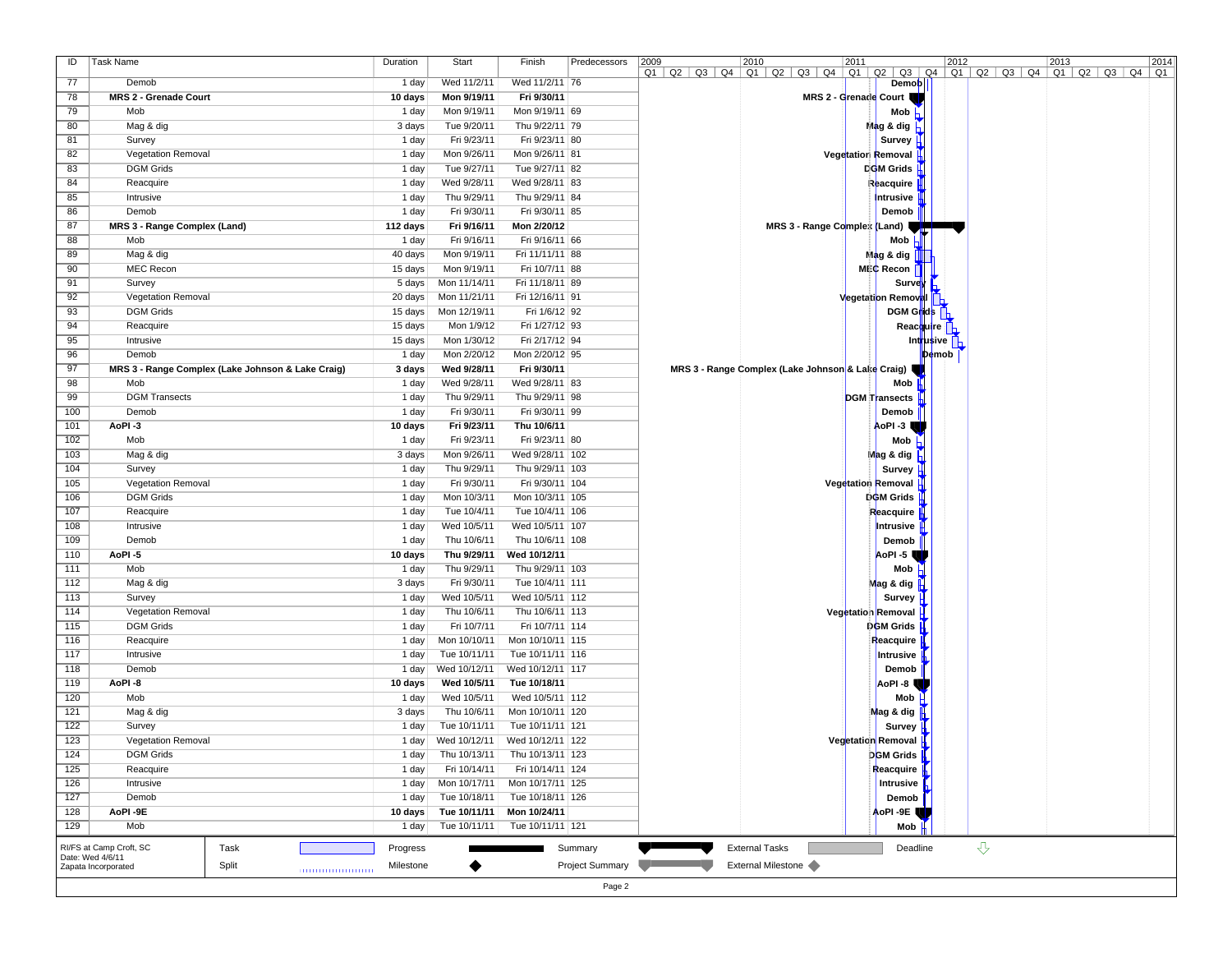| ID  | Task Name                 |       | Duration  | Start        | Finish                            | Predecessors    | 2009                                                                                                                                             | 2010                  | 2011 |                                   | 2012 |                         | 2013 | 2014 |
|-----|---------------------------|-------|-----------|--------------|-----------------------------------|-----------------|--------------------------------------------------------------------------------------------------------------------------------------------------|-----------------------|------|-----------------------------------|------|-------------------------|------|------|
|     |                           |       |           |              |                                   |                 | $Q1$   $Q2$   $Q3$   $Q4$   $Q1$   $Q2$   $Q3$   $Q4$   $Q1$   $Q2$   $Q3$   $Q4$   $Q1$   $Q2$   $Q3$   $Q4$   $Q1$   $Q2$   $Q3$   $Q4$   $Q1$ |                       |      |                                   |      |                         |      |      |
| 130 | Mag & dig                 |       | 3 days    | Wed 10/12/11 | Fri 10/14/11 129                  |                 |                                                                                                                                                  |                       |      | Mag & dig $\frac{1}{2}$           |      |                         |      |      |
| 131 | Survey                    |       | 1 day     | Mon 10/17/11 | Mon 10/17/11   130                |                 |                                                                                                                                                  |                       |      | Survey H                          |      |                         |      |      |
| 132 | Vegetation Removal        |       | 1 day     | Tue 10/18/11 | Tue 10/18/11   131                |                 |                                                                                                                                                  |                       |      | Vegetatien Removal                |      |                         |      |      |
| 133 | <b>DGM Grids</b>          |       | 1 day     | Wed 10/19/11 | Wed 10/19/11   132                |                 |                                                                                                                                                  |                       |      | DGM Grids                         |      |                         |      |      |
| 134 | Reacquire                 |       | 1 day     | Thu 10/20/11 | Thu 10/20/11   133                |                 |                                                                                                                                                  |                       |      | Reacquire                         |      |                         |      |      |
| 135 | Intrusive                 |       | 1 day     | Fri 10/21/11 | Fri 10/21/11 134                  |                 |                                                                                                                                                  |                       |      | Intrusive                         |      |                         |      |      |
| 136 | Demob                     |       | 1 day     | Mon 10/24/11 | Mon 10/24/11   135                |                 |                                                                                                                                                  |                       |      | Demob                             |      |                         |      |      |
| 137 | AoPI-9G                   |       | 10 days   | Mon 10/17/11 | Fri 10/28/11                      |                 |                                                                                                                                                  |                       |      | AoPI -9G                          |      |                         |      |      |
| 138 | Mob                       |       | 1 day     | Mon 10/17/11 | Mon 10/17/11   130                |                 |                                                                                                                                                  |                       |      | Mob                               |      |                         |      |      |
| 139 | Mag & dig                 |       | 3 days    | Tue 10/18/11 | Thu 10/20/11   138                |                 |                                                                                                                                                  |                       |      | Mag & dig $\overline{h}$          |      |                         |      |      |
| 140 | Survey                    |       | 1 day     | Fri 10/21/11 | Fri 10/21/11 139                  |                 |                                                                                                                                                  |                       |      | Survey                            |      |                         |      |      |
| 141 | <b>Vegetation Removal</b> |       | 1 day     | Mon 10/24/11 | Mon 10/24/11 140                  |                 |                                                                                                                                                  |                       |      | Vegetation Removal                |      |                         |      |      |
| 142 | <b>DGM Grids</b>          |       | 1 day     | Tue 10/25/11 | Tue 10/25/11   141                |                 |                                                                                                                                                  |                       |      | <b>DGM Grids</b>                  |      |                         |      |      |
| 143 | Reacquire                 |       | 1 day     | Wed 10/26/11 | Wed 10/26/11   142                |                 |                                                                                                                                                  |                       |      | Reacquire                         |      |                         |      |      |
| 144 | Intrusive                 |       | 1 day     | Thu 10/27/11 | Thu 10/27/11   143                |                 |                                                                                                                                                  |                       |      | Intrusive                         |      |                         |      |      |
| 145 | Demob                     |       | 1 day     | Fri 10/28/11 | Fri 10/28/11 144                  |                 |                                                                                                                                                  |                       |      | Demob                             |      |                         |      |      |
| 146 | AoPI-10A                  |       | 34 days   | Fri 10/21/11 | Wed 12/7/11                       |                 |                                                                                                                                                  |                       |      | AoPI -10A l                       |      |                         |      |      |
| 147 | Mob                       |       | 1 day     | Fri 10/21/11 | Fri 10/21/11 139                  |                 |                                                                                                                                                  |                       |      | Mob                               |      |                         |      |      |
| 148 | Mag & dig                 |       | 22 days   | Mon 10/24/11 | Tue 11/22/11   147                |                 |                                                                                                                                                  |                       |      | Mag & dig                         |      |                         |      |      |
| 149 | Survey                    |       | 2 days    | Wed 11/23/11 | Thu 11/24/11   148                |                 |                                                                                                                                                  |                       |      | Survey   H                        |      |                         |      |      |
| 150 |                           |       |           |              |                                   |                 |                                                                                                                                                  |                       |      | <b>Vegetation Removal</b>         |      |                         |      |      |
|     | <b>Vegetation Removal</b> |       | 2 days    | Fri 11/25/11 | Mon 11/28/11   149                |                 |                                                                                                                                                  |                       |      |                                   |      |                         |      |      |
| 151 | <b>DGM Grids</b>          |       | 2 days    | Tue 11/29/11 | Wed 11/30/11   150                |                 |                                                                                                                                                  |                       |      | <b>DGM Grids</b>                  |      |                         |      |      |
| 152 | Reacquire                 |       | 2 days    | Thu 12/1/11  | Fri 12/2/11 151                   |                 |                                                                                                                                                  |                       |      | Reacquire                         |      |                         |      |      |
| 153 | Intrusive                 |       | 2 days    | Mon 12/5/11  | Tue 12/6/11   152                 |                 |                                                                                                                                                  |                       |      | Intrusive $\mathsf{h}$            |      |                         |      |      |
| 154 | Demob                     |       | 1 day     | Wed 12/7/11  | Wed 12/7/11   153                 |                 |                                                                                                                                                  |                       |      | Demob                             |      |                         |      |      |
| 155 | AoPI-10B                  |       | 10 days   | Wed 11/23/11 | Tue 12/6/11                       |                 |                                                                                                                                                  |                       |      | AoPI -10B                         |      |                         |      |      |
| 156 | Mob                       |       | 1 day     | Wed 11/23/11 | Wed 11/23/11   148                |                 |                                                                                                                                                  |                       |      | Mob                               |      |                         |      |      |
| 157 | Mag & dig                 |       | 3 days    | Thu 11/24/11 | Mon 11/28/11   156                |                 |                                                                                                                                                  |                       |      | Mag & dig $\ $                    |      |                         |      |      |
| 158 | Survey                    |       | 1 day     | Tue 11/29/11 | Tue 11/29/11   157                |                 |                                                                                                                                                  |                       |      | Survey   H                        |      |                         |      |      |
| 159 | Vegetation Removal        |       | 1 day     | Wed 11/30/11 | Wed 11/30/11   158                |                 |                                                                                                                                                  |                       |      | <b>Vegetation Removal</b> H       |      |                         |      |      |
| 160 | <b>DGM Grids</b>          |       | 1 day     | Thu 12/1/11  | Thu 12/1/11 159                   |                 |                                                                                                                                                  |                       |      | DGM Grids $\vert \vert$           |      |                         |      |      |
| 161 | Reacquire                 |       | 1 day     | Fri 12/2/11  | Fri 12/2/11 160                   |                 |                                                                                                                                                  |                       |      | Reacquire H                       |      |                         |      |      |
| 162 | Intrusive                 |       | 1 day     | Mon 12/5/11  | Mon 12/5/11 161                   |                 |                                                                                                                                                  |                       |      | Intrusive                         |      |                         |      |      |
| 163 | Demob                     |       | 1 day     | Tue 12/6/11  | Tue 12/6/11   162                 |                 |                                                                                                                                                  |                       |      | Demob                             |      |                         |      |      |
| 164 | AoPI-11B                  |       | 10 days   | Tue 11/29/11 | Mon 12/12/11                      |                 |                                                                                                                                                  |                       |      | AoPI -11B I                       |      |                         |      |      |
| 165 | Mob                       |       | 1 day     | Tue 11/29/11 | Tue 11/29/11   157                |                 |                                                                                                                                                  |                       |      | Mob                               |      |                         |      |      |
| 166 | Mag & dig                 |       | 3 days    | Wed 11/30/11 | Fri 12/2/11 165                   |                 |                                                                                                                                                  |                       |      | Mag & dig                         |      |                         |      |      |
| 167 | Survey                    |       | 1 day     | Mon 12/5/11  | Mon 12/5/11 166                   |                 |                                                                                                                                                  |                       |      | Survey                            |      |                         |      |      |
| 168 | <b>Vegetation Removal</b> |       | 1 day     | Tue 12/6/11  | Tue 12/6/11   167                 |                 |                                                                                                                                                  |                       |      | Vegetation Removal                |      |                         |      |      |
| 169 | <b>DGM Grids</b>          |       | 1 day     | Wed 12/7/11  | Wed 12/7/11   168                 |                 |                                                                                                                                                  |                       |      | <b>DGM Grids</b>                  |      |                         |      |      |
| 170 | Reacquire                 |       | 1 day     | Thu 12/8/11  | Thu 12/8/11 169                   |                 |                                                                                                                                                  |                       |      | Reacquire                         |      |                         |      |      |
| 171 | Intrusive                 |       | 1 day     | Fri 12/9/11  | Fri 12/9/11   170                 |                 |                                                                                                                                                  |                       |      | Intrusive <u>∦</u>                |      |                         |      |      |
| 172 | Demob                     |       | 1 day     | Mon 12/12/11 | Mon 12/12/11 171                  |                 |                                                                                                                                                  |                       |      | Demob                             |      |                         |      |      |
| 173 | AoPI-11C                  |       | 10 days   | Mon 12/5/11  | Fri 12/16/11                      |                 |                                                                                                                                                  |                       |      | AoPI -110                         |      |                         |      |      |
| 174 | Mob                       |       | 1 day     | Mon 12/5/11  | Mon 12/5/11 166                   |                 |                                                                                                                                                  |                       |      | $M$ <sup>ob</sup>                 |      |                         |      |      |
| 175 | Mag & dig                 |       | 3 days    | Tue 12/6/11  | Thu 12/8/11   174                 |                 |                                                                                                                                                  |                       |      |                                   |      |                         |      |      |
| 176 |                           |       | 1 day     | Fri 12/9/11  | Fri 12/9/11 175                   |                 |                                                                                                                                                  |                       |      | Mag & dig                         |      |                         |      |      |
|     | Survey                    |       |           |              |                                   |                 |                                                                                                                                                  |                       |      | Survey H                          |      |                         |      |      |
| 177 | <b>Vegetation Removal</b> |       | 1 day∣    |              | Mon $12/12/11$ Mon $12/12/11$ 176 |                 |                                                                                                                                                  |                       |      | Vegeta <mark>tion Remova</mark> l |      |                         |      |      |
| 178 | <b>DGM Grids</b>          |       | 1 day     | Tue 12/13/11 | Tue 12/13/11   177                |                 |                                                                                                                                                  |                       |      | DGM Grids H                       |      |                         |      |      |
| 179 | Reacquire                 |       | 1 day     | Wed 12/14/11 | Wed 12/14/11 178                  |                 |                                                                                                                                                  |                       |      | Reacquire H                       |      |                         |      |      |
| 180 | Intrusive                 |       | 1 day     | Thu 12/15/11 | Thu 12/15/11 179                  |                 |                                                                                                                                                  |                       |      | <b>Intrusive</b> <u>I</u>         |      |                         |      |      |
| 181 | Demob                     |       | 1 day     | Fri 12/16/11 | Fri 12/16/11 180                  |                 |                                                                                                                                                  |                       |      | Demot                             |      |                         |      |      |
| 182 | AoPI-11D                  |       | 10 days   | Fri 12/9/11  | Thu 12/22/11                      |                 |                                                                                                                                                  |                       |      | AoPI -11D                         |      |                         |      |      |
|     | RI/FS at Camp Croft, SC   | Task  | Progress  |              |                                   | Summary         |                                                                                                                                                  | <b>External Tasks</b> |      | Deadline                          |      | $\overline{\mathrm{G}}$ |      |      |
|     | Date: Wed 4/6/11          |       |           |              |                                   |                 |                                                                                                                                                  |                       |      |                                   |      |                         |      |      |
|     | Zapata Incorporated       | Split | Milestone | ◆            |                                   | Project Summary |                                                                                                                                                  | External Milestone    |      |                                   |      |                         |      |      |
|     |                           |       |           |              |                                   | Page 3          |                                                                                                                                                  |                       |      |                                   |      |                         |      |      |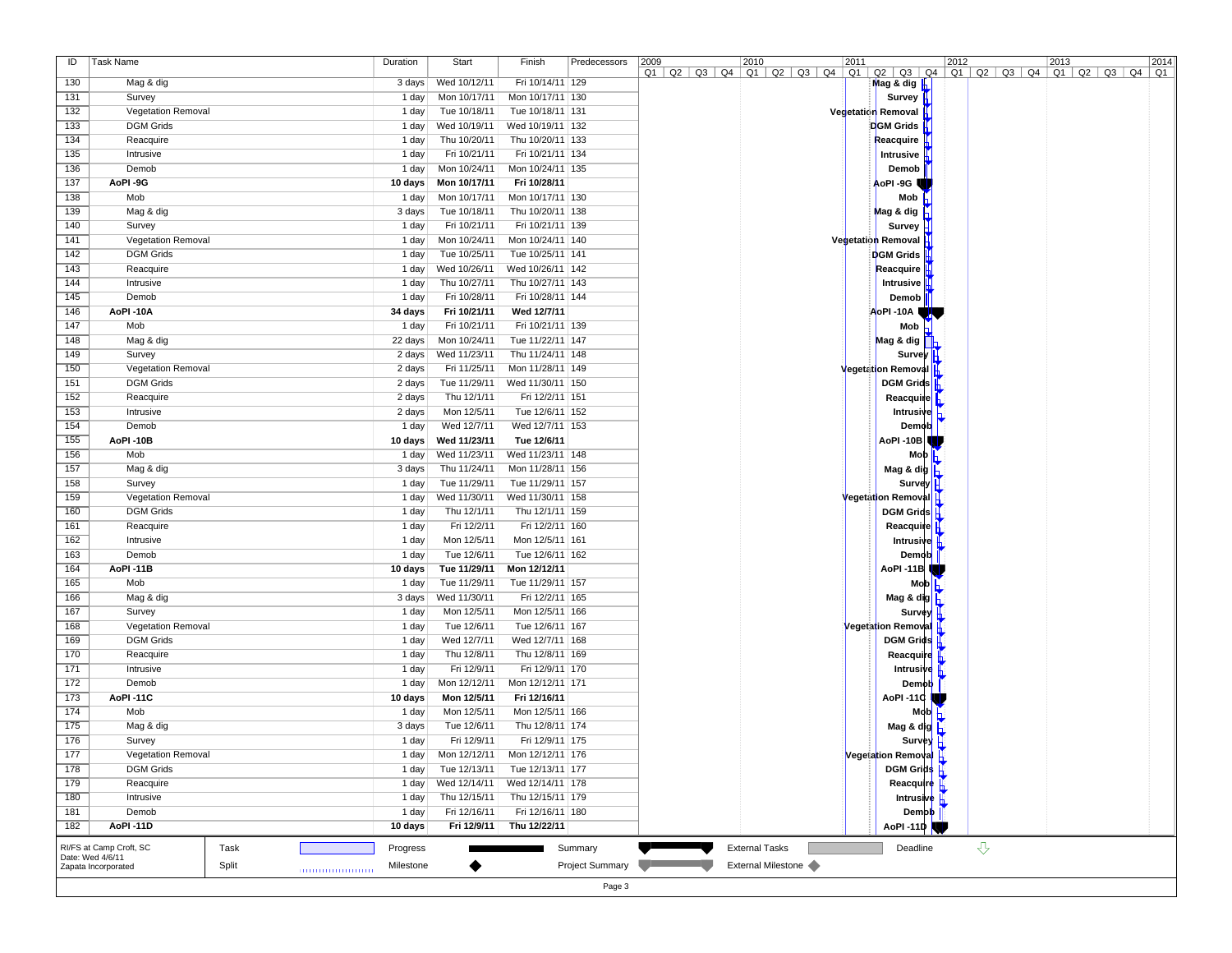| ID  | Task Name                                             | Duration  | Start        | Finish             | Predecessors             | 2009<br>2010<br>2011<br>2012<br> 2014 <br>2013                                                                                                          |
|-----|-------------------------------------------------------|-----------|--------------|--------------------|--------------------------|---------------------------------------------------------------------------------------------------------------------------------------------------------|
| 183 | Mob                                                   | 1 day     | Fri 12/9/11  | Fri 12/9/11 175    |                          | $Q1$   $Q2$   $Q3$   $Q4$   $Q1$   $Q2$   $Q3$   $Q4$   $Q1$   $Q2$   $Q3$   $Q4$   $Q1$   $Q2$   $Q3$   $Q4$   $Q1$   $Q2$   $Q3$   $Q4$   $Q1$<br>Mob |
| 184 | Mag & dig                                             | 3 days    | Mon 12/12/11 | Wed 12/14/11   183 |                          | Mag & dig L                                                                                                                                             |
| 185 | Survey                                                | 1 day     | Thu 12/15/11 | Thu 12/15/11   184 |                          | Survey                                                                                                                                                  |
| 186 | <b>Vegetation Removal</b>                             | 1 day     | Fri 12/16/11 | Fri 12/16/11   185 |                          | Vege ation Removal                                                                                                                                      |
| 187 | <b>DGM Grids</b>                                      | 1 day     | Mon 12/19/11 | Mon 12/19/11 186   |                          | <b>DGM Grids</b>                                                                                                                                        |
| 188 | Reacquire                                             | 1 day     | Tue 12/20/11 | Tue 12/20/11   187 |                          |                                                                                                                                                         |
|     |                                                       |           |              |                    |                          | Reacquire                                                                                                                                               |
| 189 | Intrusive                                             | 1 day     | Wed 12/21/11 | Wed 12/21/11   188 |                          | Intrusive $\mathsf E$                                                                                                                                   |
| 190 | Demob                                                 | 1 day     | Thu 12/22/11 | Thu 12/22/11   189 |                          | Demob                                                                                                                                                   |
| 191 | Task 12 - Environmental Sampling and Analysis         | 92 days   | Wed 11/2/11  | Thu 3/8/12         |                          | Task 12 - Environmental Sampling arid Analysis                                                                                                          |
| 192 | MC RI Sampling (concurrent w/Task 4 field activities) | 40 days   | Wed 11/2/11  | Tue 12/27/11 76    |                          | MC RI Sampling (concurrent w/Task 4 field activities)                                                                                                   |
| 193 | Daily QC Report for Environmental Sampling (ea. day)  | 22 days   | Wed 11/2/11  | Thu 12/1/11 76     |                          | Daily QC Report for Environmental Sampling (ea. day)                                                                                                    |
| 194 | Analytical Data Submittal for QA Evaluation           | 30 days   | Fri 12/2/11  | Thu 1/12/12 193    |                          | Analytical Data Submittal for QA Evaluation                                                                                                             |
| 195 | Electronic Laboratory Data Submittal                  | 45 days   | Fri 12/2/11  | Thu 2/2/12 193     |                          | Electronic Laboratory Data Submittal                                                                                                                    |
| 196 | Recommendation Report                                 | 10 days   | Fri 2/3/12   | Thu 2/16/12   195  |                          | Recommendation Report                                                                                                                                   |
| 197 | Gov't Review                                          | 15 days   | Fri 2/17/12  | Thu 3/8/12   196   |                          | Gov't Review                                                                                                                                            |
| 198 | Task 5 - RI Report                                    | 155 days  | Fri 2/3/12   | Thu 9/6/12         |                          | Task 5 - RI Report                                                                                                                                      |
| 199 | Draft RI Report                                       | 60 days   | Fri 2/3/12   | Thu 4/26/12 195    |                          | Draft RI Report                                                                                                                                         |
| 200 | Gov't Review                                          | 30 days   | Fri 4/27/12  | Thu 6/7/12   199   |                          | Gov't Review                                                                                                                                            |
| 201 | Draft Final RI Report                                 | 21 days   | Fri 6/8/12   | Fri 7/6/12 200     |                          | Draft Final RI Report                                                                                                                                   |
| 202 | Gov't Review / Regulator Review                       | 30 days   | Mon 7/9/12   | Fri 8/17/12 201    |                          | Gov't Review / Regulator Review                                                                                                                         |
| 203 | Final RI Report                                       | 14 days   | Mon 8/20/12  | Thu 9/6/12 202     |                          | Final RI Report                                                                                                                                         |
| 204 | Final RI Report Approval                              | 0 days    | Thu 9/6/12   | Thu 9/6/12 203     |                          | Final RI Report Approval                                                                                                                                |
| 205 | Task 6 - FS Report                                    | 109 days  | Mon 7/9/12   | Thu 12/6/12        |                          | Task 6 - FS Report                                                                                                                                      |
| 206 | Draft FS Report                                       | 21 days   | Mon 7/9/12   | Mon 8/6/12 201     |                          | Draft FS Report                                                                                                                                         |
| 207 | Gov't Review                                          | 30 days   | Tue 8/7/12   | Mon 9/17/12 206    |                          | Gov't Review                                                                                                                                            |
| 208 | Draft Final FS Report                                 | 14 days   | Tue 9/18/12  | Fri 10/5/12 207    |                          | <b>Draft Final FS Report</b>                                                                                                                            |
| 209 | Gov't Review / Regulator Review                       | 30 days   | Mon 10/8/12  | Fri 11/16/12 208   |                          | Gov't Review / Regulator Review                                                                                                                         |
| 210 | Final FS Report                                       | 14 days   | Mon 11/19/12 | Thu 12/6/12 209    |                          | <b>Final FS Report</b>                                                                                                                                  |
| 211 | FS Report Approval                                    | 0 days    | Thu 12/6/12  | Thu 12/6/12 210    |                          | FS Report Approval                                                                                                                                      |
| 212 | Task 7 - Proposed Plan                                | 154 days  | Mon 10/8/12  | Thu 5/9/13         |                          | Task 7 - Proposed Plan                                                                                                                                  |
| 213 | Draft Proposed Plan                                   | 14 days   | Mon 10/8/12  | Thu 10/25/12 208   |                          | <b>Draft Proposed Plan</b>                                                                                                                              |
| 214 | Gov't Review                                          | 30 days   | Fri 10/26/12 | Thu 12/6/12 213    |                          | Gov't Review                                                                                                                                            |
| 215 | <b>Receive Government Comments</b>                    | 0 days    | Thu 12/6/12  | Thu 12/6/12 214    |                          | Receive Government Comments                                                                                                                             |
| 216 | Draft Final Proposed Plan                             | 14 days   | Fri 12/7/12  | Wed 12/26/12 215   |                          | <b>Draft Final Proposed Plan</b>                                                                                                                        |
| 217 | <b>Regulator Review</b>                               | 30 days   | Thu 12/27/12 | Wed 2/6/13 216     |                          | <b>Regulator Review</b>                                                                                                                                 |
| 218 | <b>Respond to Comments</b>                            | 7 days    | Thu 2/7/13   | Fri 2/15/13 217    |                          | <b>Respond to Comments</b>                                                                                                                              |
| 219 | Develop and Distribute Facts Sheets                   | 2 days    | Mon 2/18/13  | Tue 2/19/13 218    |                          | Develop and Distribute Facts Sheets                                                                                                                     |
| 220 | <b>Public Notice</b>                                  | 0 days    | Tue 2/19/13  | Tue 2/19/13 219    |                          | <b>Public Notice</b>                                                                                                                                    |
| 221 | Public Meeting w/ Transcriber (aka Public Meeting #3) | 0 days    | Tue 2/26/13  |                    | Tue 2/26/13 220FS+5 days | Public Meeting w/ Transcriber (aka Public Meeting #3)                                                                                                   |
| 222 | <b>Public Review Period</b>                           | 30 days   | Wed 2/20/13  | Tue 4/2/13 220     |                          | <b>Public Review Period</b>                                                                                                                             |
| 223 | Responsiveness Summary and Rev. Proposed Plan         | 10 days   | Wed 4/3/13   | Tue 4/16/13 222    |                          | Responsiveness Summary and Rev. Proposed Plan                                                                                                           |
| 224 | Gov't Review                                          | 5 days    | Wed 4/17/13  | Tue 4/23/13 223    |                          | Gov't Review                                                                                                                                            |
| 225 | Final Proposed Plan and Responsiveness Summary        | 7 days    | Wed 4/24/13  | Thu 5/2/13 224     |                          | Final Proposed Plan and Responsiveness Summary                                                                                                          |
| 226 | Independent Tech. Review (Govt.)                      | 5 days    | Fri 5/3/13   | Thu 5/9/13 225     |                          | Independent Tech. Review (Govt.)                                                                                                                        |
| 227 | Proposed Plan Approval                                | 0 days    | Thu 5/9/13   | Thu 5/9/13 226     |                          | Proposed Plan Approval                                                                                                                                  |
| 228 | Task 8 - Decision Document                            | 98 days   | Thu 12/27/12 | Mon 5/13/13        |                          | Task 8 - Decision Document                                                                                                                              |
| 229 | Draft DD                                              | 14 days   | Thu 12/27/12 | Tue 1/15/13 216    |                          | Draft DD                                                                                                                                                |
| 230 | Gov't Review                                          | 30 days   | Wed 1/16/13  | Tue 2/26/13 229    |                          | Gov't Review                                                                                                                                            |
| 231 | Draft Final DD                                        | 7 days    | Wed 2/27/13  | Thu 3/7/13 230     |                          | Draft Final DD                                                                                                                                          |
| 232 | Gov't Review                                          | 30 days   | Fri 3/8/13   | Thu 4/18/13 231    |                          | Gov't Review                                                                                                                                            |
| 233 | <b>Public Notice</b>                                  | 0 days    | Thu 4/18/13  | Thu 4/18/13 232    |                          | <b>Public Notice</b>                                                                                                                                    |
| 234 | <b>Distribute Facts Sheets</b>                        | 0 days    | Thu 4/18/13  | Thu 4/18/13 233    |                          | Distribute Facts Sheets                                                                                                                                 |
| 235 | Final DD                                              | 7 days    | Fri 4/19/13  | Mon 4/29/13 234    |                          | <b>Final DD</b>                                                                                                                                         |
|     | Task<br>RI/FS at Camp Croft, SC                       | Progress  |              |                    | Summary                  | $\overline{v}$<br><b>External Tasks</b><br>Deadline                                                                                                     |
|     | Date: Wed 4/6/11<br>Split<br>Zapata Incorporated      | Milestone |              |                    | <b>Project Summary</b>   | External Milestone                                                                                                                                      |
|     |                                                       |           |              |                    |                          |                                                                                                                                                         |
|     |                                                       |           |              |                    | Page 4                   |                                                                                                                                                         |